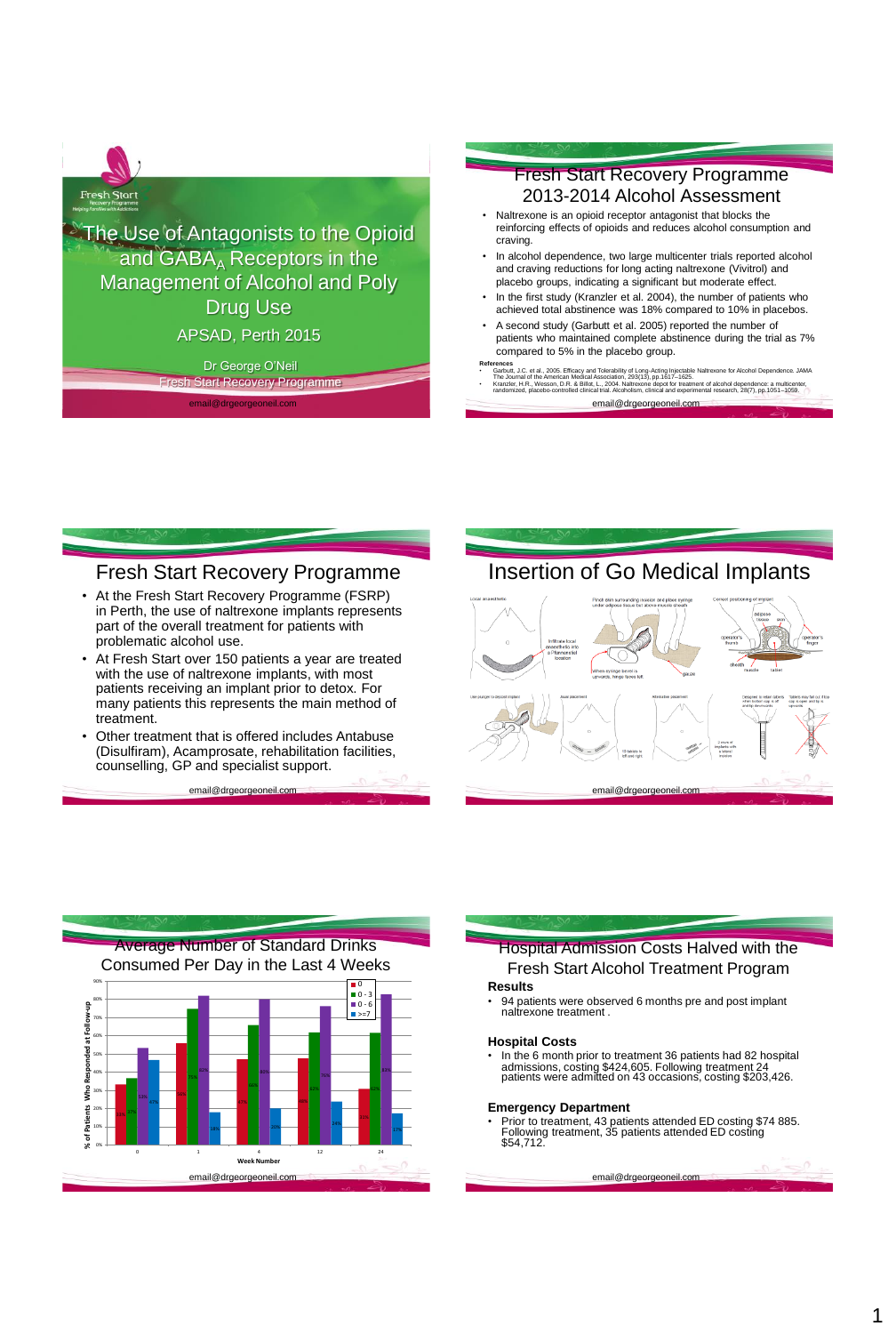## Hospital Admission Costs Halved with the Fresh Start Alcohol Treatment Program

**Note:** Costs associated with mental health out-patient attendances increased (\$9,543 to \$11,827).

#### **Treatment Provided**

- Patients were treated for problematic alcohol use with a Long Acting Naltrexone Implants at the Fresh Start Recovery Programme Clinic.
- Patients received overall care and follow up, which included counselling, housing support, Antabuse (disulfiram), rehabs, family support and legal support.

email@drgeorgeoneil.co

## Hospital Admission Costs Halved with the Fresh Start Alcohol Treatment Program

### **Overview**

• Cost Savings averaged at \$2,543 per patient, 6 months post treatment.

#### **Method of Study**

- Data was collected prospectively by the WA health department.
- Hospital admissions, emergency department attendances and out-patient mental health visits for 6 month pre and post the patient's first naltrexone implant treatment were collated and assigned an approximate cost.

email@drgeorgeoneil.com

### Hospital Admission Costs Halved with the Fresh Start Alcohol Treatment Program

#### **Limitations of the study**

• While the study found significant cost savings in the 6 months following treatment, the study did not examine long term cost savings to determine if the savings were maintained. Additionally the study failed to factor in

#### **Conclusion**

• The use of implant naltrexone was shown to be associated with a reduction in the utilisation of hospital and ED services and associate costs.

email@drgeorgeon

## Overview of Naltrexone Development Program

- **1964**: Development of naltrexone
- **1974**: Intense R&D program
- **1984**: Oral naltrexone registration in UK & USA
- **2000**: Start of Sustained delivery research
- **2000**: Start of O'Neil implant clinical program
- **2006**: Vivitrol FDA approval for alcohol,
- **2010**: Vivitrol FDA approval for opiates
- **2015**: GMP O'Neil implants used in alcohol, amphetamines and opiates email@drgeorg



| Summary of reported use of flumazenil in the treatment of long term<br>withdrawal symptoms and management of acute withdrawal |                                                         |                                                                                         |                                                                                                                               |
|-------------------------------------------------------------------------------------------------------------------------------|---------------------------------------------------------|-----------------------------------------------------------------------------------------|-------------------------------------------------------------------------------------------------------------------------------|
| Author                                                                                                                        | Design                                                  | <b>Treatment</b>                                                                        | <b>Results</b>                                                                                                                |
| Lader & Morton<br>1992                                                                                                        | Design Pilot<br>study $n = 11$                          | 1-2 mg bolus doses over 3 h                                                             | <b>Results</b><br>Flumazenil successful in alleviating long term symptoms of<br>benzodiazepine withdrawal                     |
| Saxon et al 1997                                                                                                              | Double-blind<br>$pilot n = 10$                          | 1.0 mg total in five doses<br>over 1 h X 2                                              | Flumazenil successful in alleviating long term symptoms of<br>benzodiazepine withdrawal                                       |
| Gerra et al 2002                                                                                                              | <b>RCT</b> flumazenil<br>vs. oxazepam<br>$taper n = 50$ | 1mg 4h <sup>-1</sup> infusion twice daily<br>for 8 days with oxazepam<br>taper          | Flumazenil group had significantly reduced withdrawal<br>symptoms, improved programme completion and reduced<br>relapse rates |
| Hood et al. 2009                                                                                                              | Case<br>series/open<br>trial $n = 16$                   | 2mg 24h <sup>-1</sup> continuous i.v.<br>infusion with oxazepam.<br>tapering for 4 days | Patients had reduced withdrawal symptoms; successfully<br>completed withdrawal. I.v. infusion problematic                     |

Quaglio et al 2012 Case series  $n =$ **29**  $1.35$  mg day<sup>-1</sup> continuous i.v. infusion with clonazepam for 7 days All patients completed the withdrawal programme with 51% abstinent at 6 months Hulse et al 2012 Case series  $n =$ 23 4mg 24h-1 continuous s.c. infusion with oxazepam taper for 4 days Subjective withdrawal symptoms well managed. High patient acceptance. Improvement on measures of psychological distress over withdrawal period

#### email@drgeorgeoneil.com